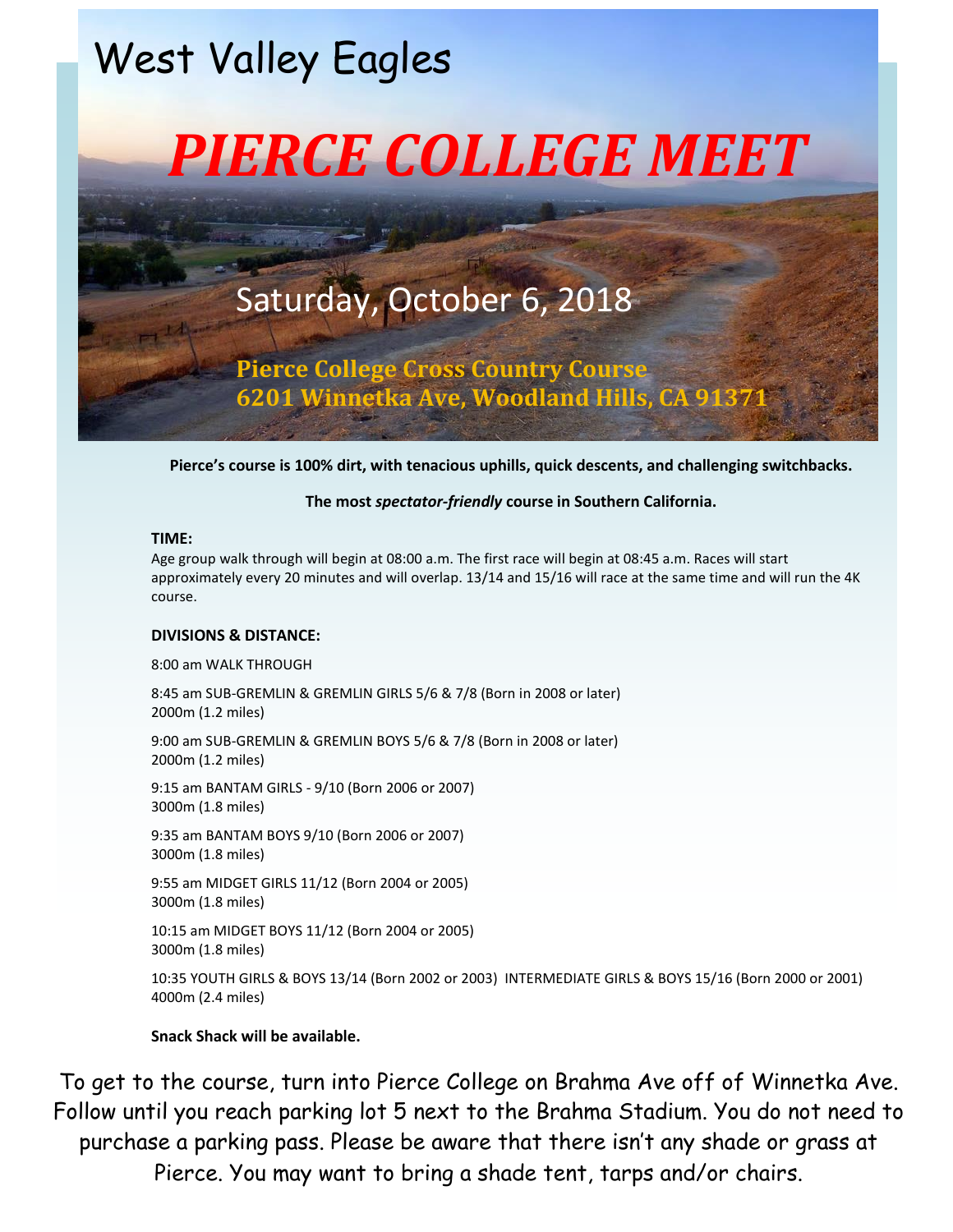

### **ASSUMPTION OF RISK, WAIVER OF LIABILITY, INDEMNIFICATION AND HOLD HARMLESS AGREEMENT FOR AN EVENT HELD ON THE PROPERY OF THE LOS ANGELES COMMUNITY COLLEGE DISTRICT**

*Pierce College*

| For and in consideration of permitting the undersigned, (Participant's Name)                          |
|-------------------------------------------------------------------------------------------------------|
| ("PARTICIPANT") to participate in the following activity (Name of Activity)                           |
| ("ACTIVITY") held at PIERCE COLLEGE (the "COLLEGE"), one of the colleges of the LOS ANGELES COMMUNITY |
| COLLEGE DISTRICT (the "DISTRICT"), the undersigned agrees as follows:                                 |

### **1. ASSUMPTION OF RISK**

1.1 The undersigned has been fully and completely advised of the potential dangers incidental to engaging in family activities and the use of the COLLEGE's facilities. The undersigned fully understands that there is the risk of injury or death while participating in the above-mentioned family activity, at the COLLEGE.

1.2 The undersigned hereby asserts his/her participation in the aforementioned family activity is voluntary and he/she knowingly assumes any and all such risks of family participation.

### **2. WAIVER OF LIABILITY**

The undersigned hereby voluntarily releases, discharges, waives and relinquishes any and all actions or causes of action for personal injury, property damage, death, or loss of any kind whatsoever occurring to him/herself arising as a result of engaging in said activity or activities incidental thereto wherever or however the same may occur and for whatever period said activities or instructions may continue.

2.2 The undersigned does for him/herself, his/her heirs, executors, administrators and assigns hereby release, discharge, waive and relinquish any action or cause of action, aforesaid, which may hereafter arise for him/herself and for his/her estate, and agrees that under no circumstances will he/she or his/her heirs, executors, administrators and assigns prosecute, present any claim for personal injury, property damage, death or loss of any kind whatsoever against the DISTRICT, the BOARD of TRUSTEES, the DISTRICT's officers, employees, agents, representatives, volunteers, for any of said causes of action, whether the same shall arise by the negligence of any of said persons, or otherwise.

### **3. INDEMNIFICATION AND HOLD HARMLESS**

3.1 The undersigned for him/herself, his/her heirs, executors, administrators, and assigns agrees that in the event any claim for personal injury, property damage, death or loss of any kind whatsoever shall be prosecuted against the DISTRICT, the BOARD of TRUSTEES, the DISTRICT's officers, employees, agents, representatives, volunteers, he/she shall hold harmless and indemnify the DISTRICT, the BOARD of TRUSTEES, the DISTRICT's officers, employees, agents, representatives, from any and all claims or causes of action by whomever or wherever made or presented for personal injury, property damage, death, or loss of any kind whatsoever.

### **4. INSURANCE**

4.1 The undersigned understands that the DISTRICT assumes no responsibility to provide any insurance coverage for his/her voluntary related family activity at the COLLEGE and/or use of the COLLEGE facilities.

### **ACKNOWLEDGMENT**

The undersigned has read the assumption of risk, waiver of liability, indemnification and hold harmless agreement, fully understands its terms, and understands that he/she is giving up substantial rights, including the right to sue. The undersigned acknowledges that he/she is signing the agreement freely and voluntarily.

**Signature of Participant Date** 

\_\_\_\_\_\_\_\_\_\_\_\_\_\_\_\_\_\_\_\_\_\_\_\_\_\_\_\_\_\_\_\_\_\_\_\_\_\_\_ \_\_\_\_\_\_\_\_\_\_\_\_\_\_\_\_\_\_\_\_\_\_\_\_\_\_

\_\_\_\_\_\_\_\_\_\_\_\_\_\_\_\_\_\_\_\_\_\_\_\_\_\_\_\_\_\_\_\_\_\_\_\_\_\_\_ \_\_\_\_\_\_\_\_\_\_\_\_\_\_\_\_\_\_\_\_\_\_\_\_\_\_ **Signature of Parent/Guardian, if participant is under 18 years of age Date**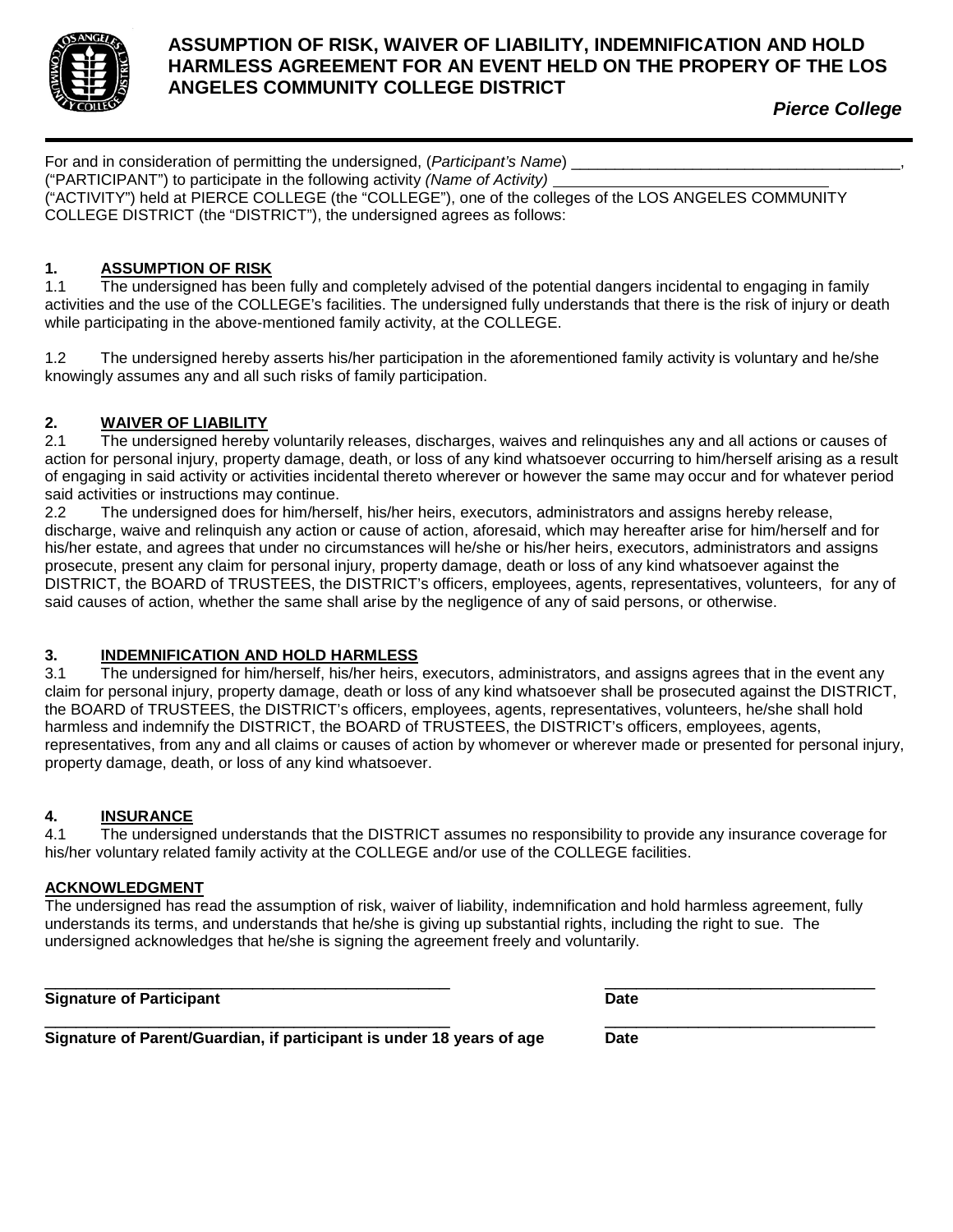# 2K Course

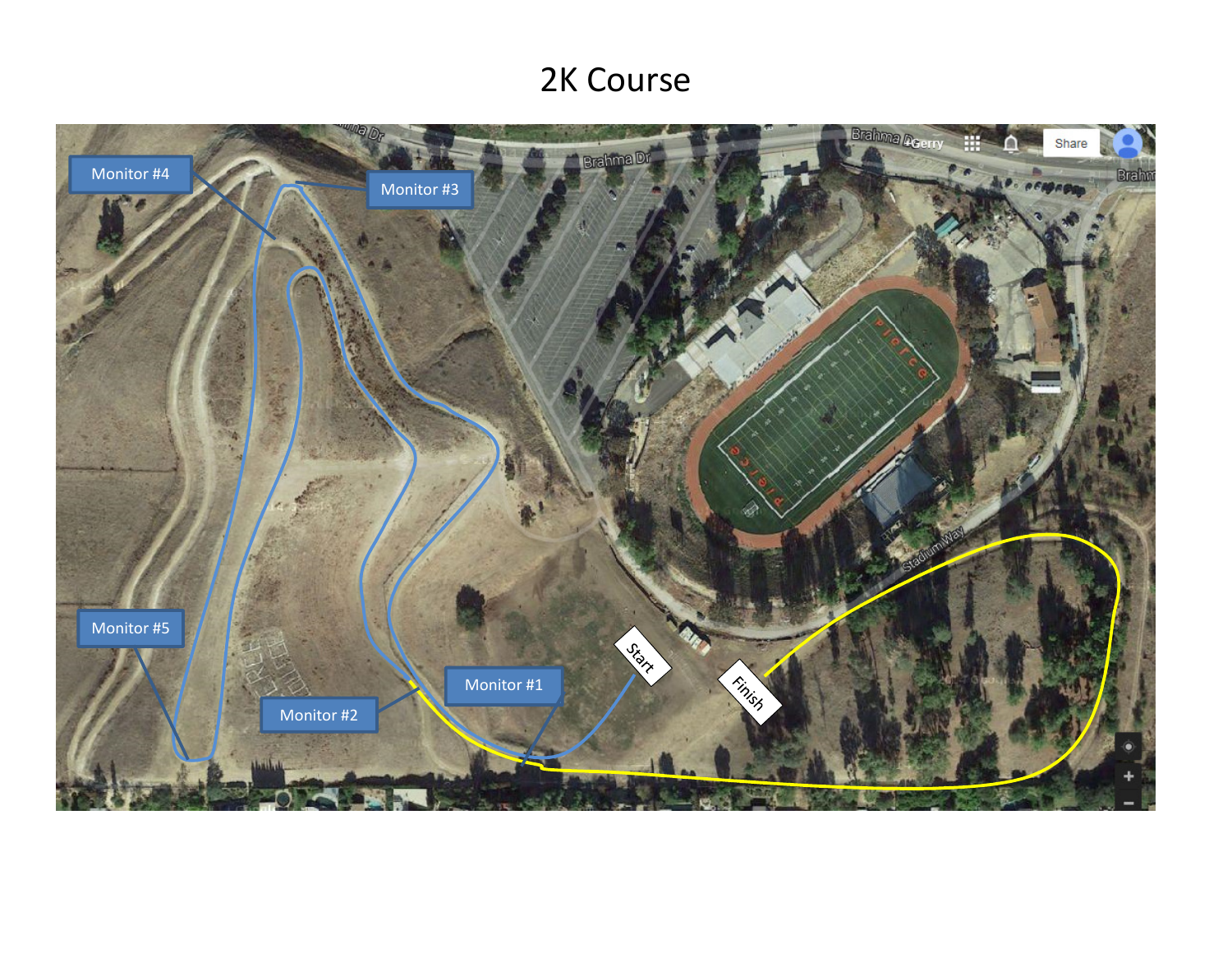# 3K Course